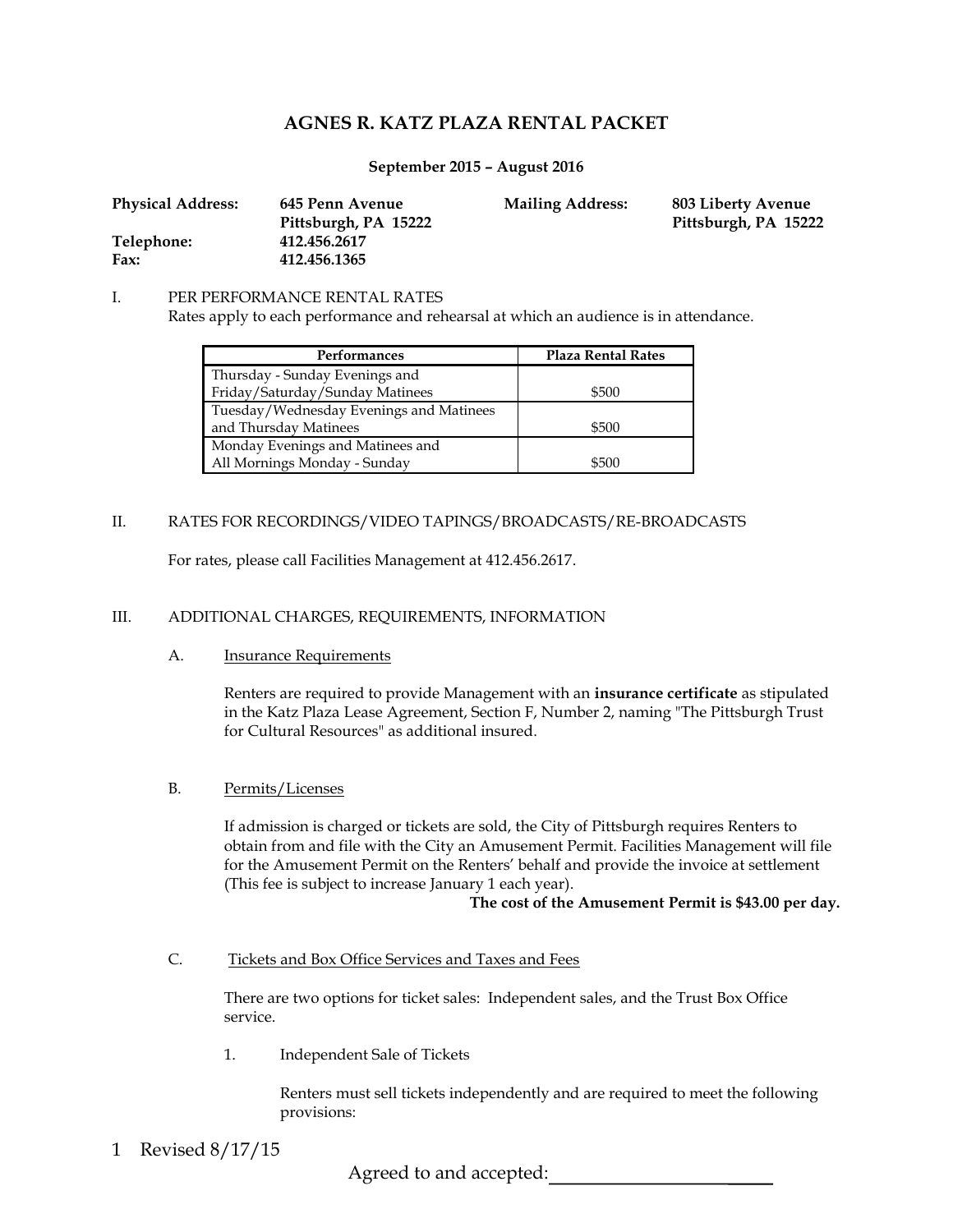Tickets must be printed on the Plaza's standard ticket stock at Renter's expense. Renter must supply ticket copy on the Event Ticket Setup Form to the Facilities Manager at least two weeks in advance of on-sale-date.

#### **The cost for Ticket Printing is \$ 15.00 per performance.**

Renters are responsible for filing returns and paying City of Pittsburgh Amusement Tax (5% of gross ticket sales).

## 2. Cultural Trust Box Office Service

Tickets go on sale 4-6 weeks in advance through the Cultural Trust computerized system which has the capability to sell tickets for events at Katz Plaza. Renter must supply ticket copy on the Event Set-up Form to the Facilities Management at least two weeks in advance of requested on-sale.

## **The cost for The Trust's Box Office Service is \$100.00 per performance.**

Ticket Advertising Copy - Renters are required to place the following information on all copy containing information about the purchase of tickets:

 For Information and Charge by Phone, call 412-456-6666 Tickets are available at the Box Office at Theater Square or online a[t www.pgharts.org](http://www.pgharts.org/)

Advance tickets may be purchased online, by phone or at the Box Office at Theater Square (665 Penn Avenue).

Group sales: The Pittsburgh Cultural Trust can provide (when possible) Group Ticket Sales. A service charge of 10.0% will be levied against the Group Sales Ticket Gross.

City of Pittsburgh Amusement Tax: Management will withhold Amusement Tax, file necessary tax returns and pay Renter's taxes directly to the City of Pittsburgh. **City of Pittsburgh Amusement Tax is 5% of gross sales**

All service fees for tickets orders are charged to ticket buyers. A Cultural District Fee of \$0.75 per ticket will be charged for all paid admissions, regardless of how or where purchased. Additional service fees are charged for Charge-by-Phone and Internet purchases.

**Credit card fees** are charged to Renter. These rates are determined by the credit card companies and are subject to change. The current rates is 3.0%

Agreed to and accepted: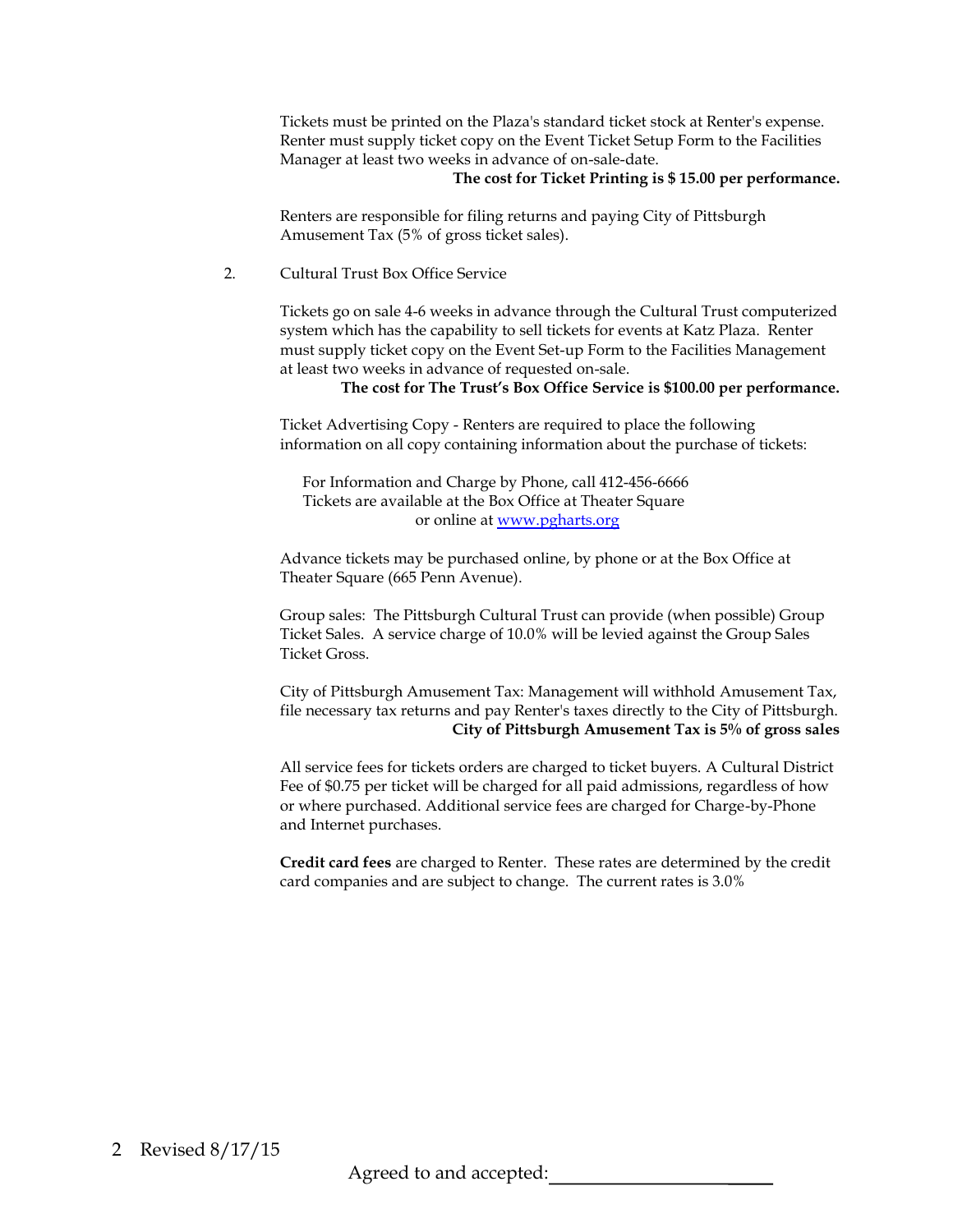#### D. Stage Labor

**Renters are responsible for using Management's stage crew and for payment of stage labor charges for all production work including but not limited to cost of labor to setup, operate, teardown and restore the lighting, sound systems and other such production elements.** To ascertain the amount of time and manpower required for the production work desired and to schedule specific times for take in, setup, rehearsals and load out, Renters should contact the Facilities Management at 412.456.2617.

# IV. PLAZA EQUIPMENT

**The Katz Plaza theatrical equipment is available for rental. Renters should note that the equipment rental charge does not include the cost of labor to operate or install the equipment.**

**Renters are responsible for all labor costs incurred in moving theatrical drapery, lighting and sound equipment from and returning to their original positions.**

**110 electrical outlets available under benches.**

Please note: Management reserves the right to restrict sound pressure level to protect patrons.

A. Portable Sound System

**The cost for the portable sound system is \$25.00 per performance.**

## V. FIRE REGULATIONS

The City of Pittsburgh requires a Fire Marshal to be present at all times when open flames, pyrotechnical effects, smoking and similar elements are present. Arrangements must be made through the Facilities Management.

#### **Fire Marshal at Cost**

# VI. GENERAL REQUIREMENTS AND CONDITIONS GOVERNING USE OF THEATER

A. Financial Settlements

Unless otherwise agreed to with the Facilities Manager, settlements will take place after the final performance.

B. Concession Merchandise/Commission

A commission is charged for merchandise sold by the renter on the theater premises including but not limited to T-shirts, tapes, souvenir programs, novelties, etc. Please contact Facilities Management at 412.456.2617 for terms.